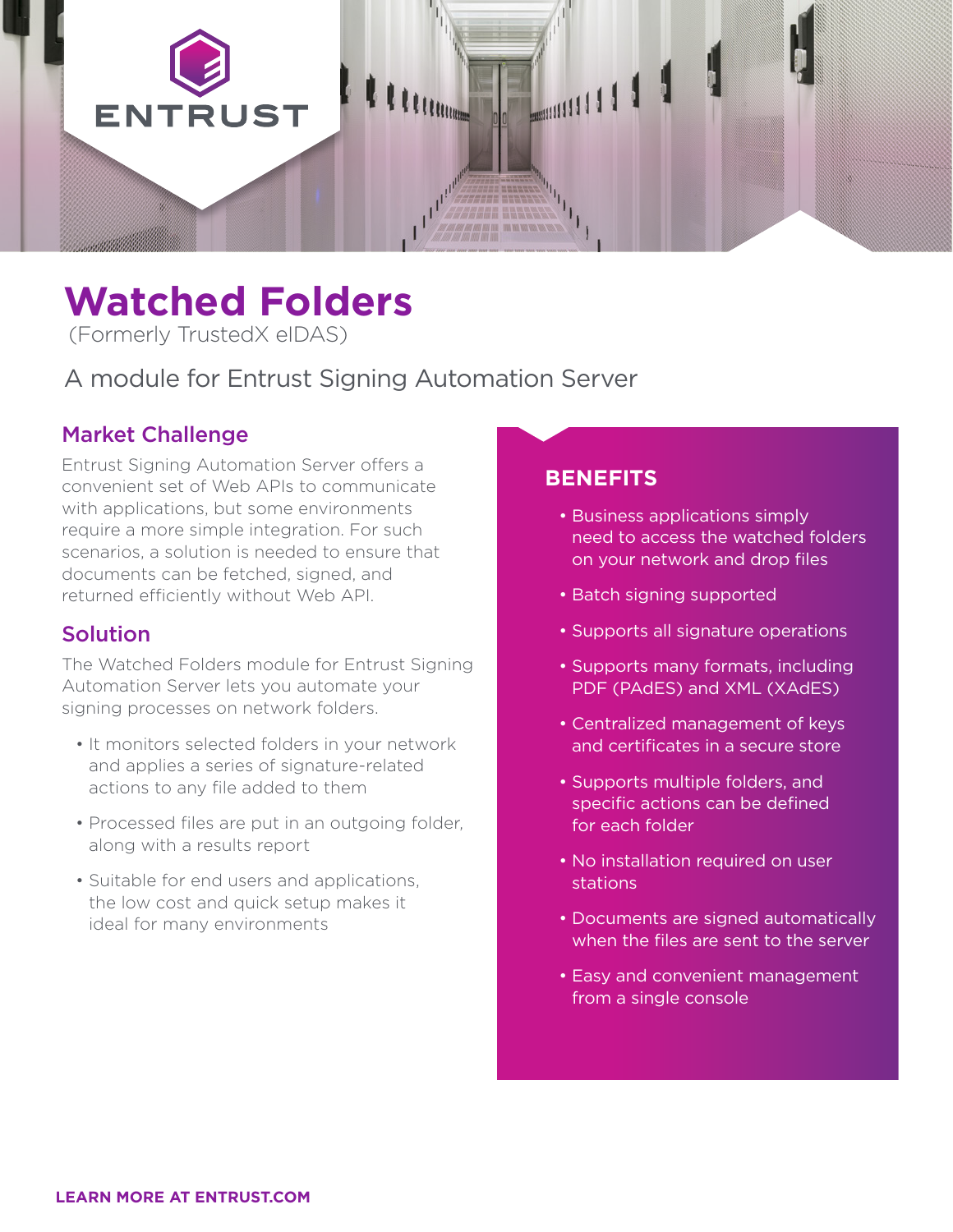# Watched folders at a glance

This module enables users and applications to use network folders in order to initiate automatic signature processes for one or more files.

#### **Centralized management and control**

- Centralized configuration of which folders are watched for signature processes
- Independent configuration of the process and signature characteristics for each folder

#### **Folder management**

- Multiple watched folders supported (e.g., folders are allocated to different applications requiring different processes)
- Dynamic watched folders greatly simplifies folder management – creates one dynamic folder with selectors instead of multiple static folders
- Priorities can be associated in folder watching and, therefore, in the execution of the signature processes
- Server Message Block (SMB), Common Internet File System (CIFS), and Network File System (NFS) network folders are supported

#### **High performance**

- Multiple Entrust Signing Automation server can be configured to work in unison in a cluster for processing the files in the watched folders
- Watched folders can be configured for high-performance environments, including selector and priority features

#### **Security and trust**

- Security relies jointly on the system administrator and the corporate network, as it depends on the user and application privileges assigned to the watched folders
- Folder access events must match the |signature event in the manual or automatic (unified log system) audit process
- The centralized system with an HSM FIPS 140-2 Level 3 rating provides a higher level of security and key protection

#### **Solution scalability**

• The watched folders module is an optional component of Entrust Signing Automation Server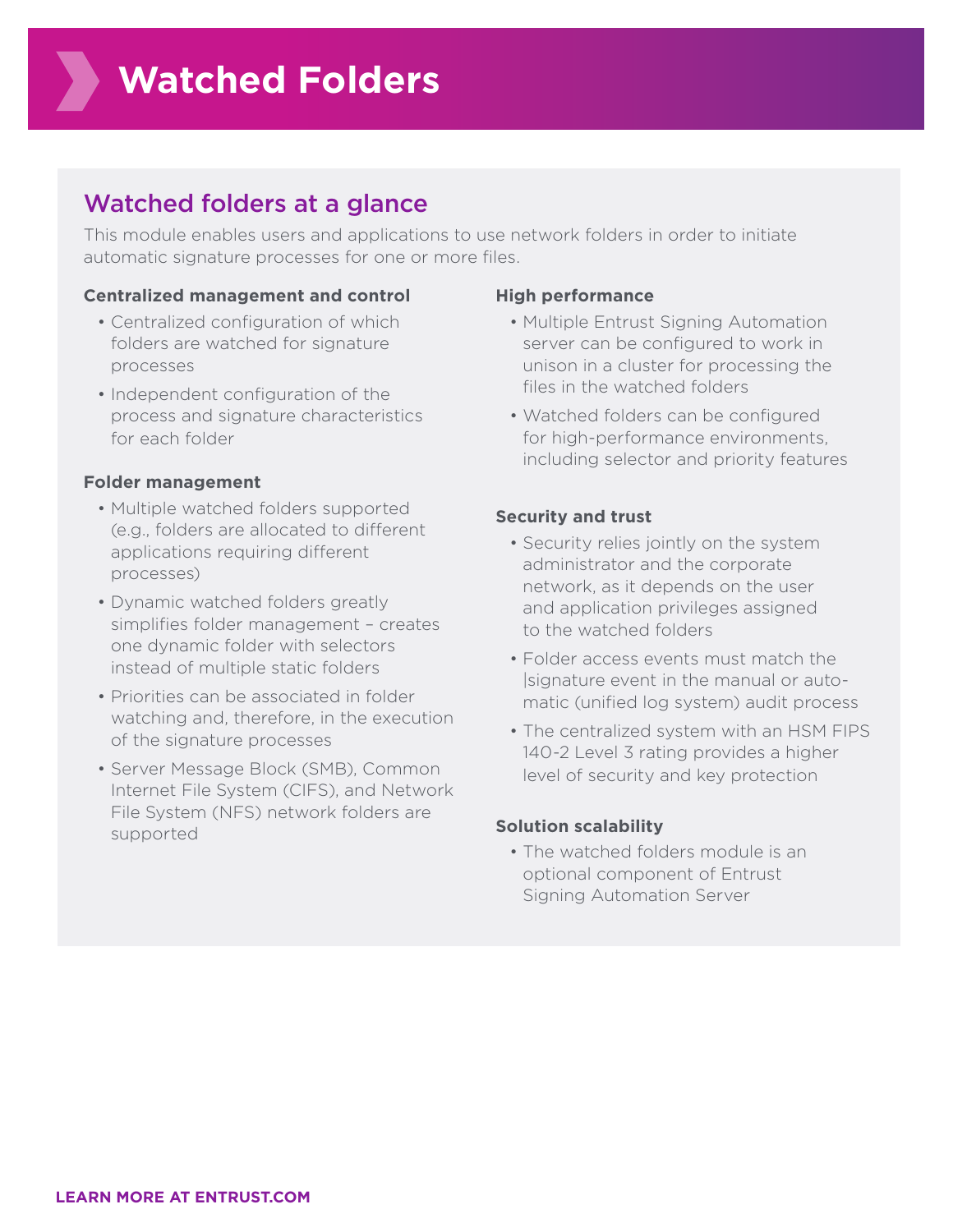# Architecture

The following diagram illustrates the watched folders as part of the complete Entrust Signing Automation Server.